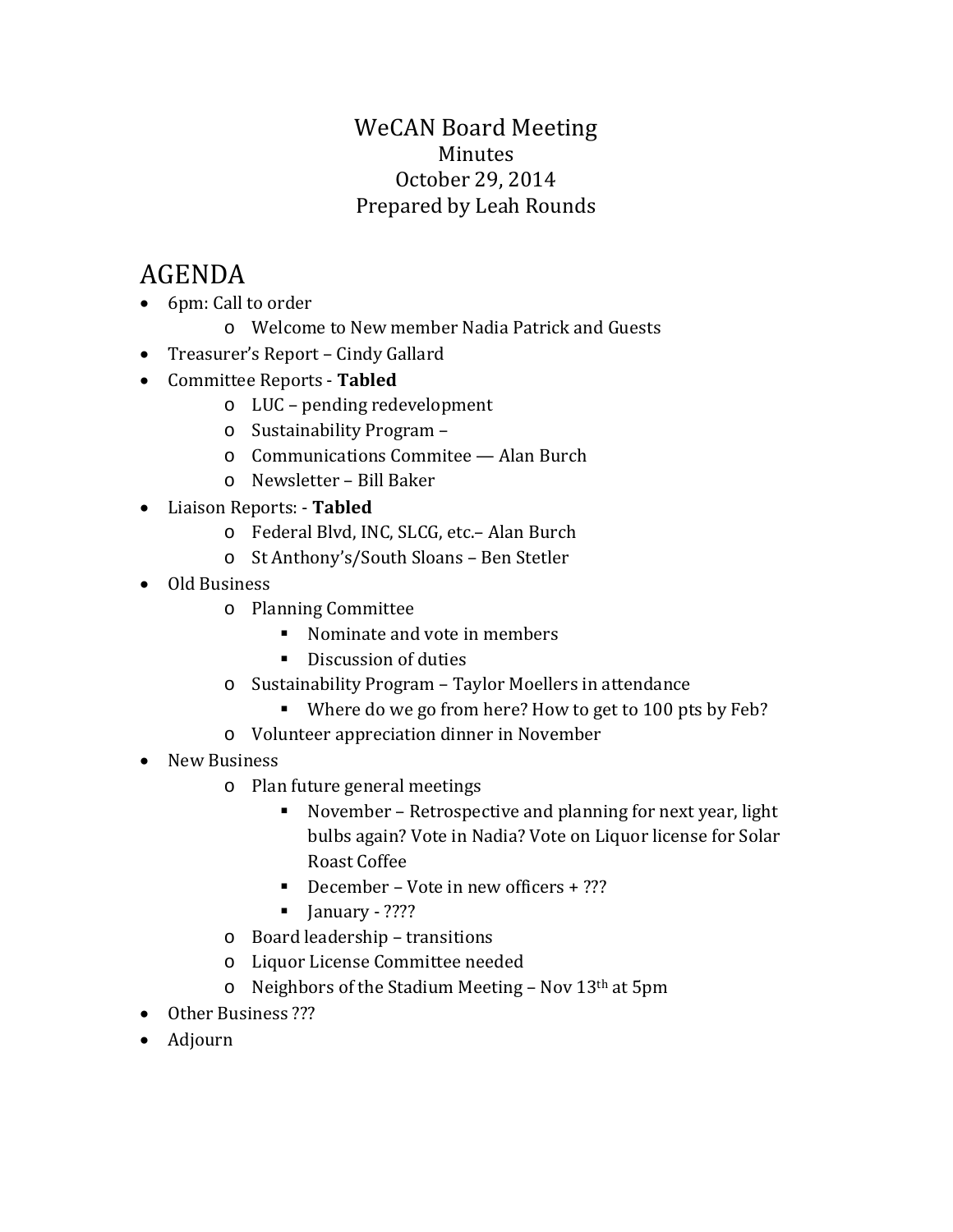## **MINUTES**

The meeting was called to order at 6:05pm by Chad Reischl

In attendance –Barb Baker, Diana Dietvorst, Cindy Gallard, Suellen Mack, Chad Reischl, Leah Rounds, and Ben Stetler. Guests – Maria Todd, Nathan Stern, Taylor Moellers, and Nadia Patrick

Guest Introductions

- Nadia Patrick will be taking over at a Co-President
- Nathan Stern is opening a café at Colfax and Yates
- Taylor Moellers works for the Sustainable Neighborhood Network program

#### Treasurer's Report (Cindy)

- \$4,00 was sent to the Library for the endowment fund. \$1,000 matching with come from DPL
- \$3,200 currently in checking
- Got a tax exempt card for Office Depot/Max at the Lakewood branch and it has worked out well

#### Old Business

Sustainability Program – Taylor Moellers

- Currently at 64 point. There are some past events that still need to be submitted (metal recycling, Lisa's resource sheet, light bulb campaign)
- Need to have a Sustainability Chair to be the point person for Taylor (used to be Chad). Nadia's husband may be interested
- Put a mailer together for the Nov  $11<sup>th</sup>$  general meeting to push the Sustainability program. Include information about volunteers for the health committee (would like to have a future CPR class). Chad and Barb will get info for the flier to Taylor tonight
- Other successful neighborhood projects school mural in Chaffe, community gardens, potlucks, speakers or workshops (Nov. 11 general meeting will count as a workshop)
- With these additional 5 projects (3 above plus Nov general meeting and volunteer party), may be at 100 points
- Dan Shah has had a food-coop idea, if a speaker came to talk about this or a workshop is held it would count towards points
- Still short on points by January, could do a recycling bin sign-up, food bank drive for Bienvenidos, or have speakers (Car2Go)

#### Volunteer Party

• Will be held at Suellen's home, 1368 Utica, on Thursday, Nov.  $20<sup>th</sup>$  at 6pm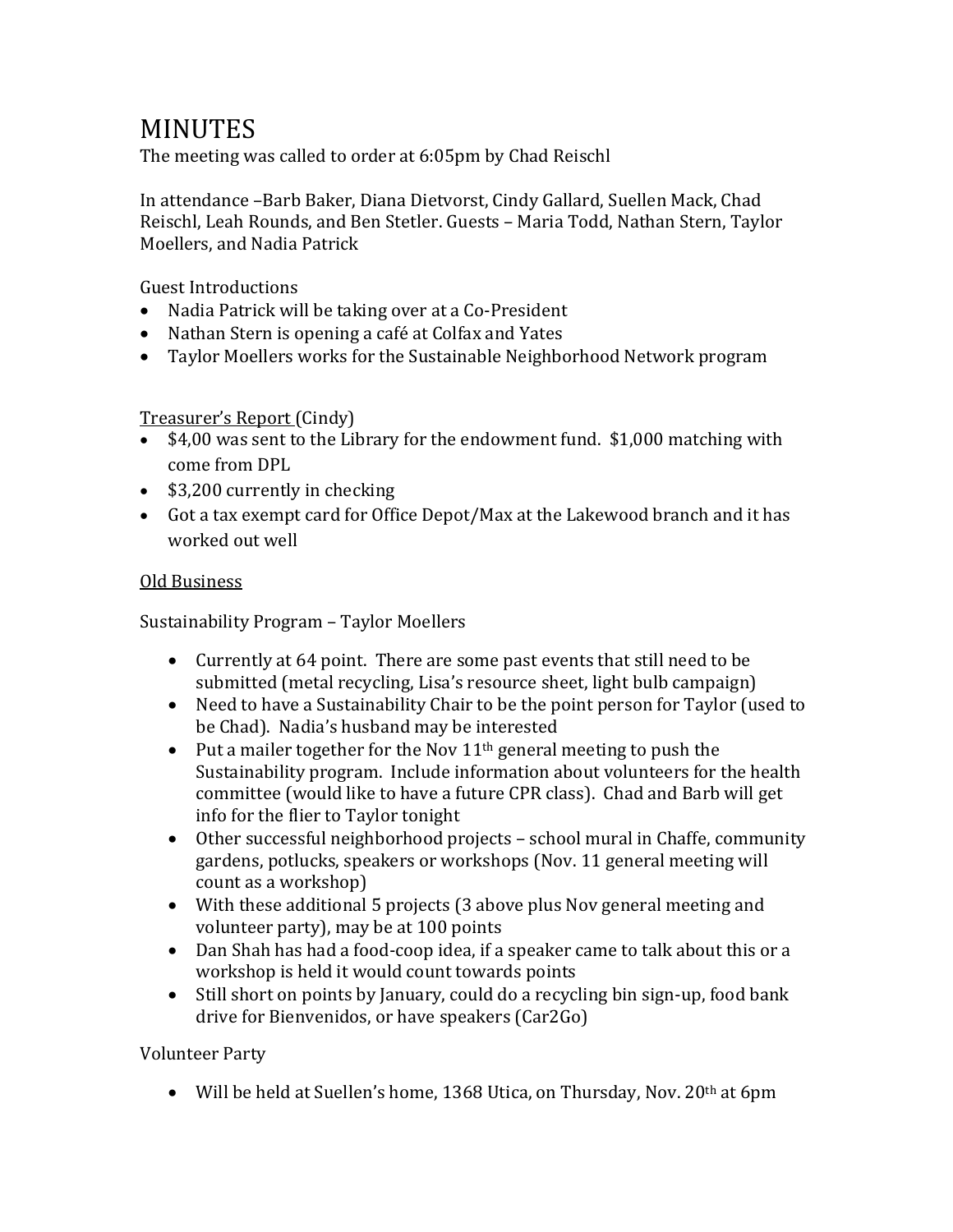• Board members will provide food and Suellen will provide beverage

#### New Business

Nathan Stern is opening a Café & board games style coffee shop in the Colorado Coalition of the Homeless (CCH) building at Colfax and Yates called Gathering Grounds

- Currently in permitting process with the city
- Hopefully be opening in March 2015
- Will serve kosher food
- Want to be welcoming to the Jewish community and students
- This will be a collaborative project with CCH/West End Flats providing a rentfree period for the job training provided. Hope to employee as many people as possible through this program
- Busiest game time is Friday and Saturday nights, people like to have a beer or glass of wine while playing games
- Application for beer and wine license was submitted on Monday. The public hearing should be in a few months. Would like to have a letter of support from WeCAN, as this documentation goes a long way at the public hearing.
- Want this coffee shop to be a family-friendly place and an integrated business in the community
- Q&A
	- o Will you hire door-to-door pollsters to gather signatures in support? Not planning to do this.
	- o What games will you have? Classics like Monopoly and Scrabble. Also some European inspired games (such as Settlers of Catan) that are more interactive and shorter. Will be focused just on board and card games, not roll playing games
	- o What will your hours be? Nothing is finalized, but generally planning on 7am-9pm M-Th, 7am-10pm F & Sat, 9am-6pm Sun
	- o Don't you need a petition for the hearing? If we do a petition we (Nathan and business partners) would do it ourselves.
	- o What are your price points? Comparable to Starbucks and higher quality coffee places (not 7-11, etc)
	- o What is your business background? Been running the "Solar Roast" truck for 3 years. This is the first brick and mortar store, been working towards it for nearly 2 years.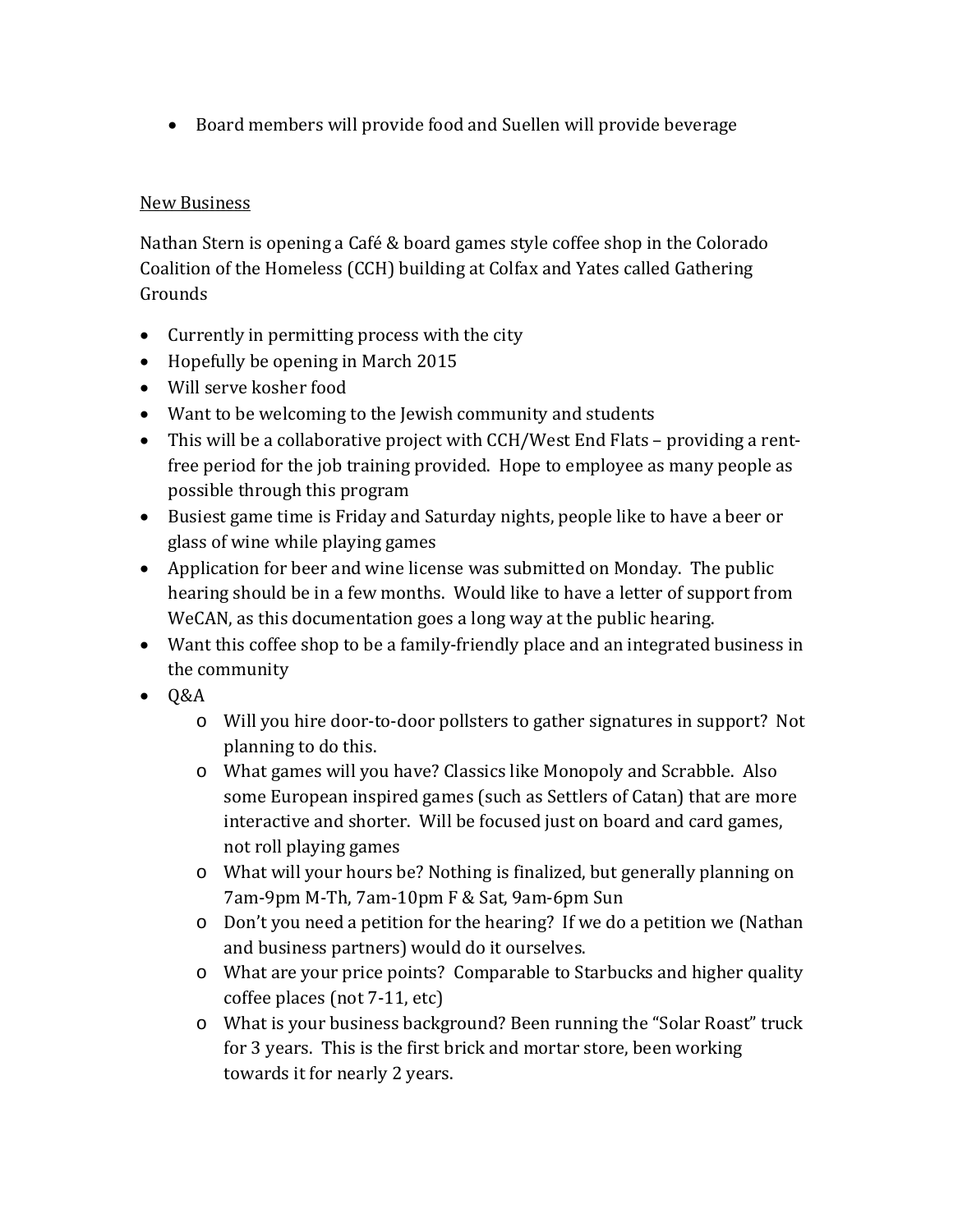- o Has CCH written a letter in support of this license? Their other CCH building has Pizza Fusion, which has a license, so Nathan believes they will approve this license as well. Nathan needs to check with CCH and get this info from them before the hearing.
- o When is the hearing? Estimated 2 months out, probably early Jan 2015
- WeCAN has the responsibility to contact any residents living within 200ft of this request for a liquor license
- Post-pone vote until Dec general meeting, but some people may come to Nov general meeting specifically for this item. Need to get information from CCH and decide by the end of the week if a vote would be better in Nov or Dec
- Will not be serving beer and wine during school hours. Nathan asked if the Jewish community and schools would be turned off by this license being granted. Cindy doesn't think so, it is serving on Saturday that may be the bigger issue
- Motion to vote on this approval of beer and wine liquor license at the November general meeting (seeing all information is in), seconded, all voted in favor, motion carried.

Planning Committee – ZAG (Zoning Action Group)

- 3 people have agreed to serve on the ZAG (Carol MacLennan, Jonathan Wachtel, and Melissa Rummel)
- When a rezoning request comes in, there's a zoning violation, etc. these emails will go directly to ZAG and this group will determine what action (if any) needs to be taken by WeCAN
- Co-President Chad Rieschl appointed these 3 people to serve on the ZAG Committee
- A job description will be sent to the 3 members

Liquor License Committee

- With the St. Anthony's development there will be more liquor license requests coming in
- Need to appoint 3 people to review these applications and make recommendations to the board
- Usually have 2-3 license a year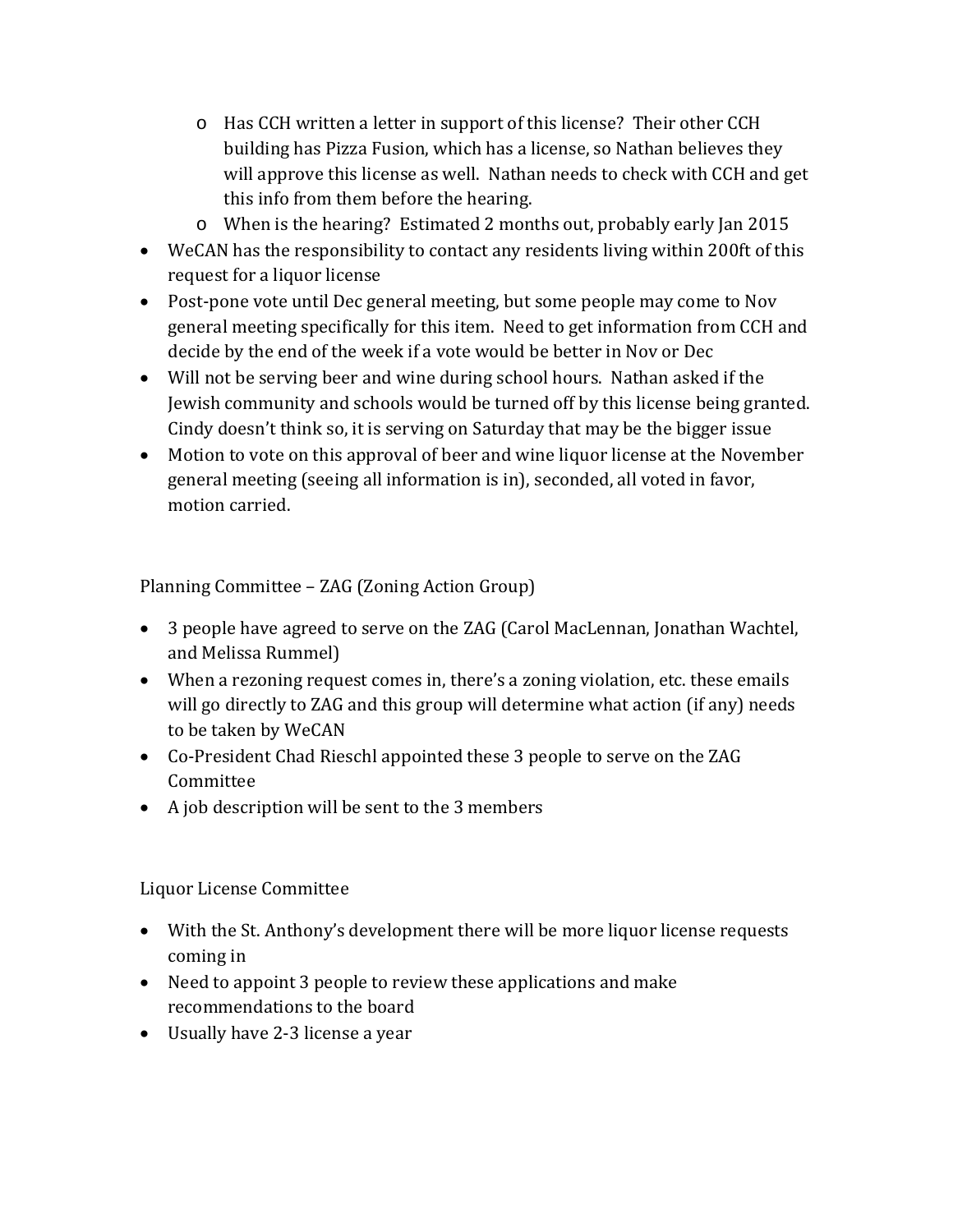• Mr. Gallard has agreed to join, Suellen Mack has a background in liquor license and would be willing to join, and Maria Todd volunteered to join. These 3 people were appointed to the Liquor License Committee by Co-President Chad Rieschl

Neighbors of the Stadium meeting is Nov. 13th at 5pm

- Will be discussing the noise complaints from the recent Riot Fest
- Alan volunteered (via Maria) to attend these meetings instead of INC (Interneighborhood Cooperation)
- Motion was made to not renew membership with INC in 2015, as they have not represented WeCAN well, the motion was seconded, all voted in favor, motion carried

Plan for future meetings

- November: Interactive planning session for 2015. Breakout sessions will be Communications, Volunteer Development, Sustainability, Events, and Community garden/School gardens. Also, possible presentation from Nathan Stern for vote on liquor license
- January: EFG to talk about block 1 rezoning for St. Anthony's and any other developments happening on the site. Ask Dan Shah for businesses coming to Colfax and ask those owners to come and talk for a few minutes on their business plan. Ben will work on putting this meeting together
- December: Vote in new officers. Board will meet briefly afterwards to confirm Jan and Feb meetings. Possible dessert swap. Food drive, have director of Bienvendios speak (Diana will ask him). If you bring a canned food to the meeting you will be entered into a drawing for a new WeCAN t-shirt

Board Leadership

- The Presidents group still meets monthly
- Ben is willing to be the other Co-President
- Motion to have a special ballot at the November general meeting to vote in Nadia and Ben as the new Co-Presidents, seconded, all voted in favor, motion carried

#### Other Business

T-Shirts